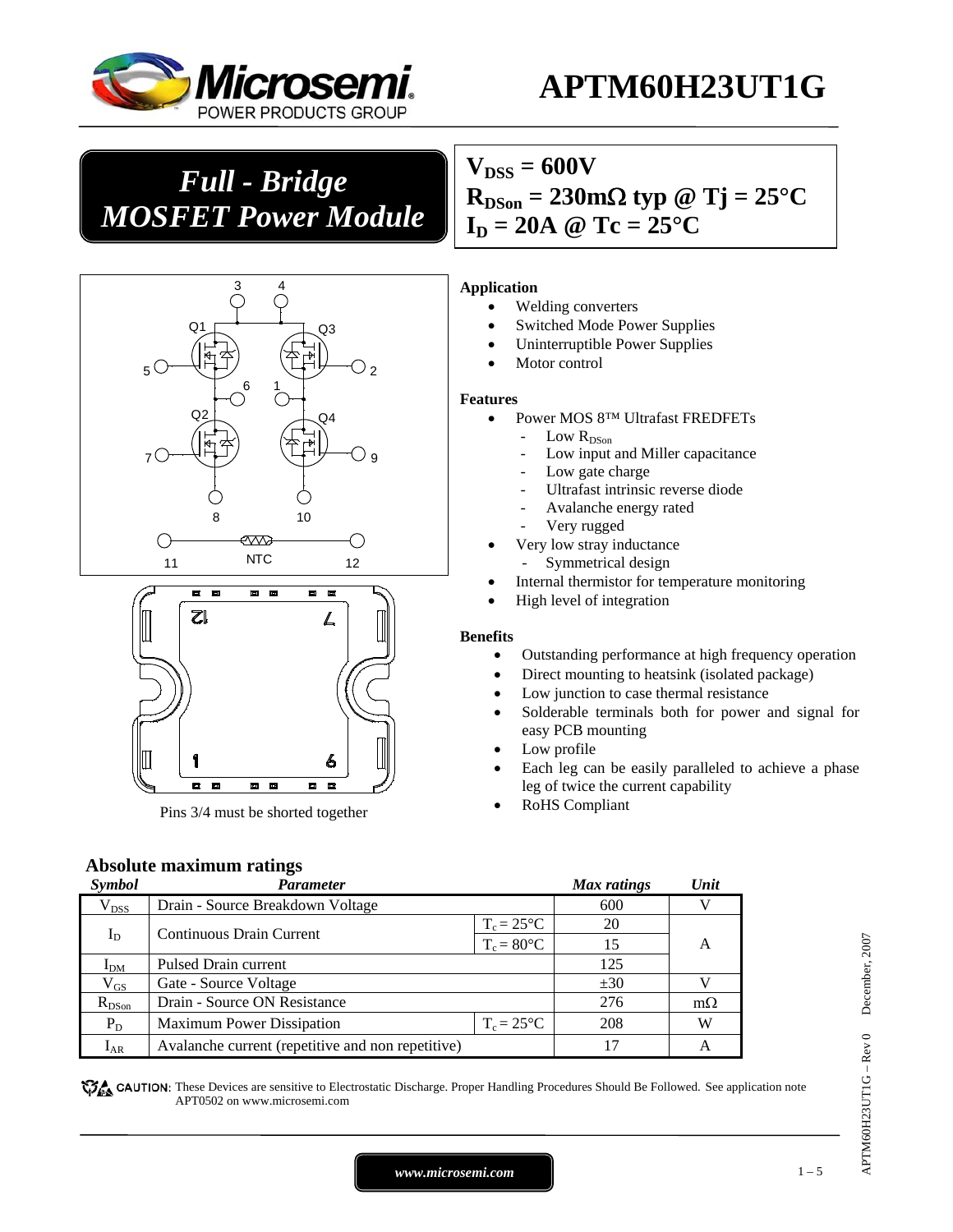

# All ratings  $@T_j = 25^\circ C$  unless otherwise specified

### **Electrical Characteristics**

| Symbol        | <i>Characteristic</i>           | <b>Test Conditions</b>           |                     | Min | Typ | Max       | Unit      |
|---------------|---------------------------------|----------------------------------|---------------------|-----|-----|-----------|-----------|
| $I_{DSS}$     | Zero Gate Voltage Drain Current | $V_{DS} = 600V$<br>$V_{GS} = 0V$ | $T_i = 25^{\circ}C$ |     |     | 250       |           |
|               |                                 |                                  | $T_i = 125$ °C      |     |     | 1000      | μA        |
| $R_{DS(on)}$  | Drain – Source on Resistance    | $V_{GS} = 10V$ , $I_D = 17A$     |                     |     | 230 |           | $m\Omega$ |
| $V_{GS(th)}$  | Gate Threshold Voltage          | $V_{GS} = V_{DS}$ , $I_D = 1mA$  |                     |     |     |           |           |
| $_{\rm IGSS}$ | Gate – Source Leakage Current   | $V_{GS} = \pm 30$ V              |                     |     |     | $\pm 100$ | nA        |

### **Dynamic Characteristics**

| <b>Symbol</b>      | <b>Characteristic</b>               | <b>Test Conditions</b>                            | Min | $\boldsymbol{Typ}$ | <b>Max</b> | Unit |
|--------------------|-------------------------------------|---------------------------------------------------|-----|--------------------|------------|------|
| $\mathrm{C_{iss}}$ | <b>Input Capacitance</b>            | $V_{GS} = 0V$                                     |     | 5316               |            |      |
| $C_{\rm oss}$      | <b>Output Capacitance</b>           | $V_{DS} = 25V$                                    |     | 610                |            | pF   |
| $C_{\text{rss}}$   | <b>Reverse Transfer Capacitance</b> | $f = 1MHz$                                        |     | 56                 |            |      |
| $Q_{g}$            | Total gate Charge                   | $V_{GS} = 10V$                                    |     | 165                |            |      |
| $Q_{gs}$           | Gate – Source Charge                | $V_{Bus} = 300V$                                  |     | 36                 |            | nC   |
| $Q_{gd}$           | Gate – Drain Charge                 | $I_D = 17A$                                       |     | 70                 |            |      |
| $T_{d(on)}$        | Turn-on Delay Time                  | Resistive switching $@$ 25 $°C$                   |     | 37                 |            |      |
| $T_r$              | <b>Rise Time</b>                    | $V_{GS} = 15V$<br>$V_{Bus} = 300V$<br>$I_D = 17A$ |     | 43                 |            |      |
| $T_{d(off)}$       | Turn-off Delay Time                 |                                                   |     | 115                |            | ns   |
| $T_f$              | Fall Time                           | $R_G = 4.7\Omega$                                 |     | 34                 |            |      |

# **Source - Drain diode ratings and characteristics**

| Symbol   | <i>Characteristic</i>            | <b>Test Conditions</b>       |                     | Min | $\boldsymbol{Typ}$ | <b>Max</b> | Unit    |
|----------|----------------------------------|------------------------------|---------------------|-----|--------------------|------------|---------|
| $I_{S}$  | Continuous Source current        |                              | $Tc = 25^{\circ}C$  |     |                    | 20         | A       |
|          | (Body diode)                     |                              | $Tc = 80^{\circ}C$  |     |                    | 15         |         |
| $V_{SD}$ | Diode Forward Voltage            | $V_{GS} = 0V$ , $I_S = -17A$ |                     |     |                    |            | v       |
| dv/dt    | Peak Diode Recovery <sup>O</sup> |                              |                     |     |                    | 30         | V/ns    |
| $t_{rr}$ | Reverse Recovery Time            |                              | $T_i = 25^{\circ}C$ |     |                    | 200        | ns      |
|          |                                  | $I_S = -17A$<br>$V_R = 100V$ | $T_i = 125$ °C      |     |                    | 370        |         |
| $Q_{rr}$ | <b>Reverse Recovery Charge</b>   | $dis/dt = 100A/\mu s$        | $T_i = 25^{\circ}C$ |     | 0.76               |            | $\mu C$ |
|          |                                  |                              | $T_i = 125$ °C      |     | 1.91               |            |         |

X dv/dt numbers reflect the limitations of the circuit rather than the device itself.  $I_S \leq -17A$  di/dt  $\leq 1000A/\mu s$   $V_{DD} \leq 400V$   $T_i \leq 125^{\circ}C$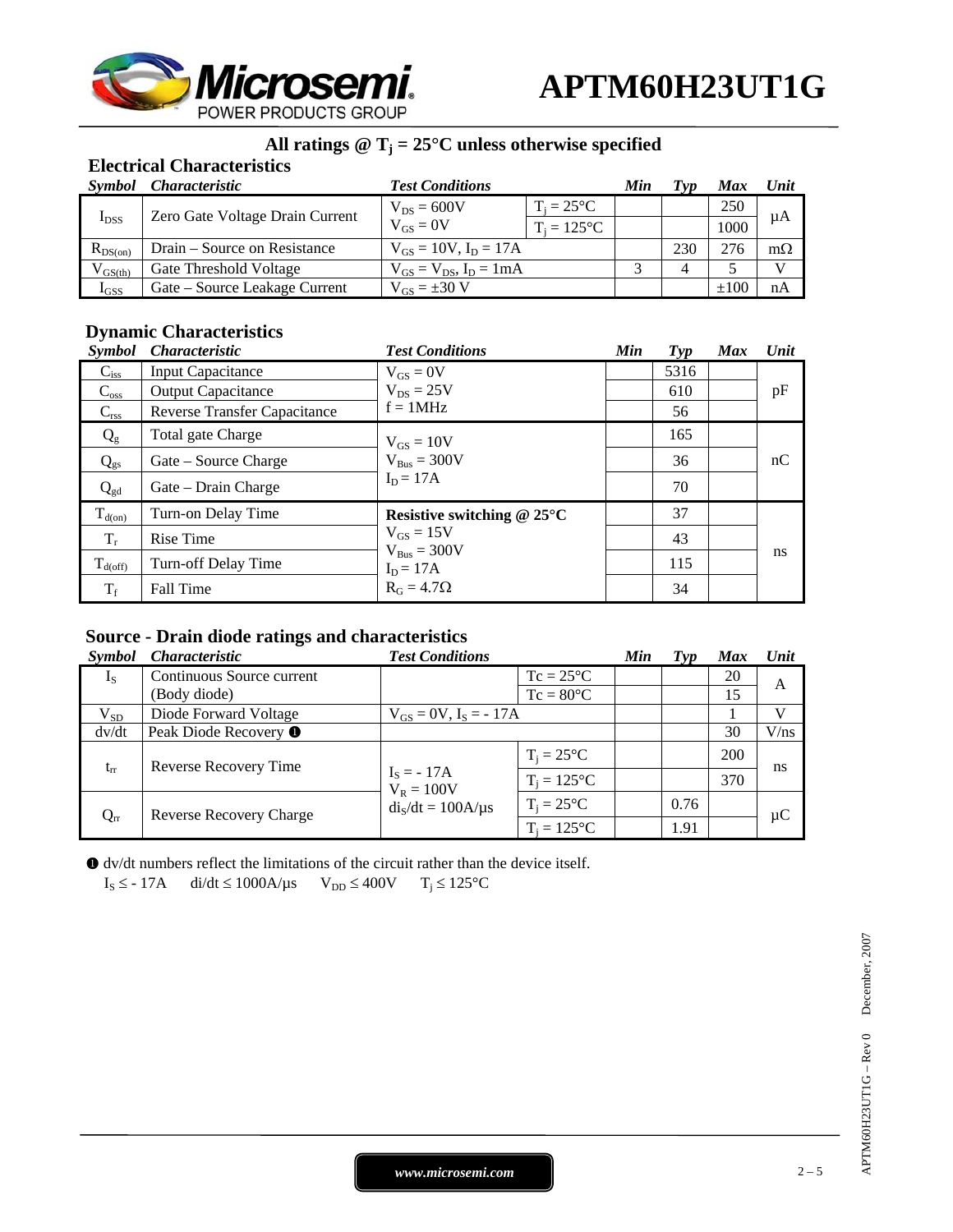

#### **Thermal and package characteristics**

| <i>Symbol</i> | <i>Characteristic</i>                                                                         |             |    | Min   | Typ | <b>Max</b> | Unit               |
|---------------|-----------------------------------------------------------------------------------------------|-------------|----|-------|-----|------------|--------------------|
| $R_{thJC}$    | Junction to Case Thermal Resistance                                                           |             |    |       |     | 0.6        | $\rm ^{\circ} C/W$ |
| $V_{ISOL}$    | RMS Isolation Voltage, any terminal to case $t = 1$ min, I isol <lma, <math="">50/60Hz</lma,> |             |    | 2500  |     |            |                    |
| $T_{\rm J}$   | Operating junction temperature range                                                          |             |    | $-40$ |     | 150        |                    |
| $T_{STG}$     | <b>Storage Temperature Range</b>                                                              |             |    | $-40$ |     | 125        | $\rm ^{\circ}C$    |
| $T_{\rm C}$   | <b>Operating Case Temperature</b>                                                             |             |    |       |     | 100        |                    |
| Torque        | Mounting torque                                                                               | To heatsink | M4 | 2.5   |     | 4.7        | N.m                |
| Wt            | Package Weight                                                                                |             |    |       |     | 80         |                    |

**Temperature sensor NTC** (see application note APT0406 on www.microsemi.com for more information).

| Symbol             | <i><b>Characteristic</b></i>                       | Min | $T_{VD}$ | <b>Max</b> | Unit              |
|--------------------|----------------------------------------------------|-----|----------|------------|-------------------|
| $R_{25}$           | Resistance $@25°C$                                 |     | 50       |            | KS 2              |
| $\mathbf{D}$ 25/85 | $:298.15~\mathrm{K}$<br>$\mathbf{r}$<br>$=$<br>125 |     | 3952     |            | $\mathbf{r}$<br>V |
|                    |                                                    |     |          |            |                   |



# **SP1 Package outline** (dimensions in mm)



See application note 1904 - Mounting Instructions for SP1 Power Modules on www.microsemi.com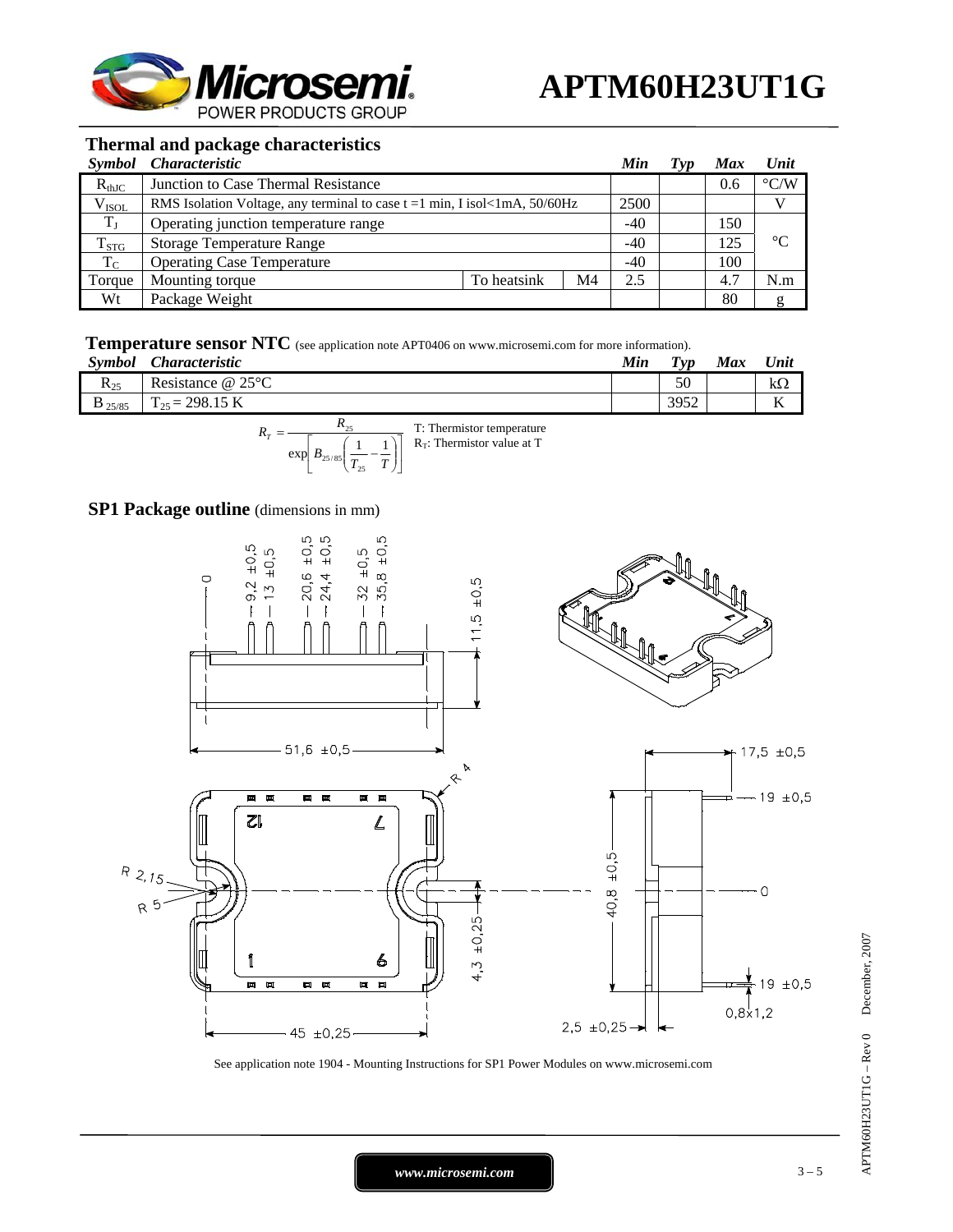

#### **Typical Performance Curve**



**APTM60H23UT1G**

APTM60H23UT1G – Rev 0 December, 2007  $APTM60H23UT1G - Rev 0$  December, 2007